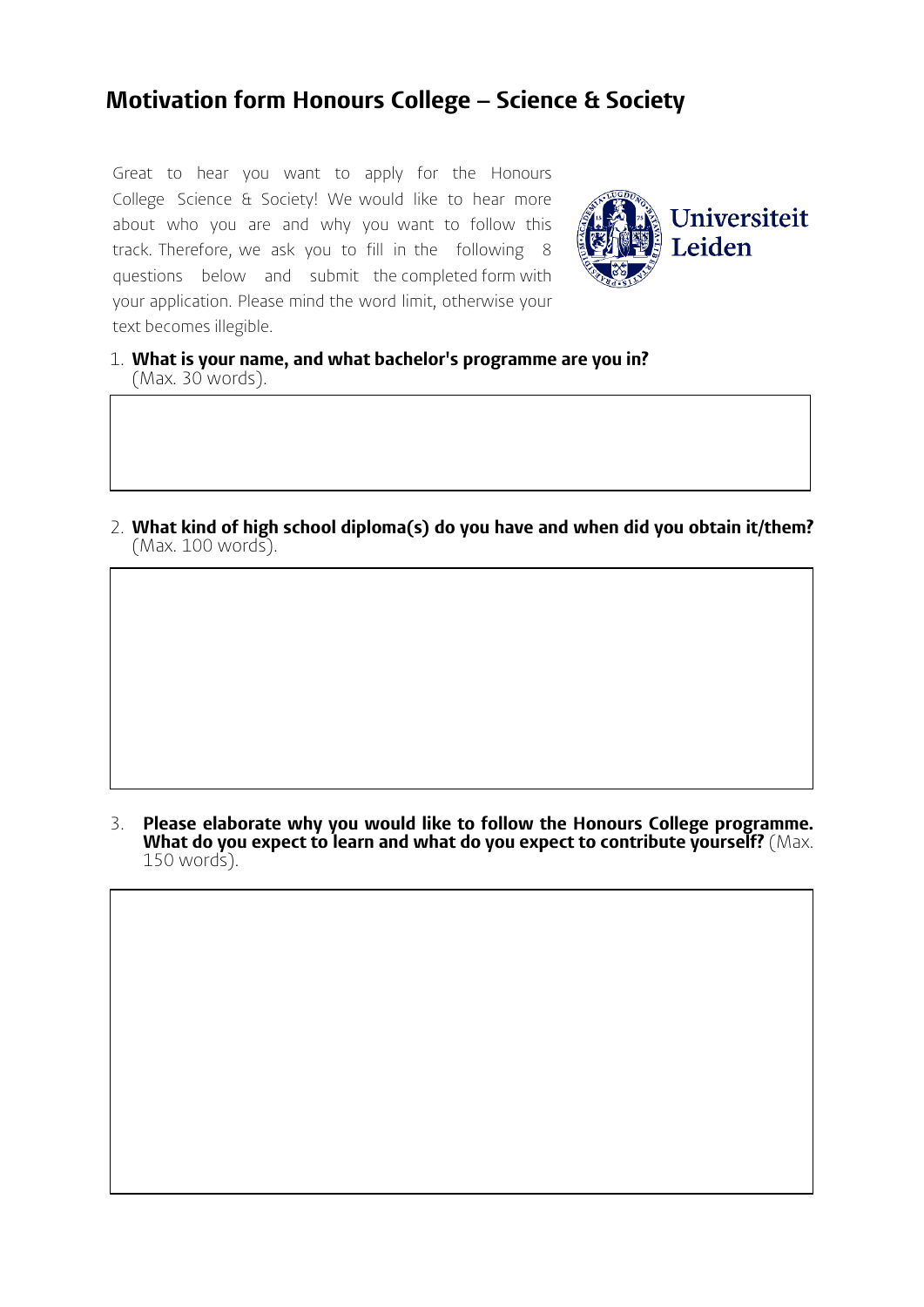4. **Why do you want to participate in the Science & Society track of the Honours College FSW specifically?** (Max. 100 words).

5a. **Please describe your extra-curricular activities, during and after high school, and at university. Think about music, sport and other hobbies, jobs, care responsibilities, responsibilities within student associations, volunteer work, coaching, travelling, entrepreneurship or a second study.** (Max. 150 words).

5b. **How will you combine the Honours College with your regular studies and other activities (work, hobbies, care responsibilities, student association membership)? Please be as specific as possible.** (Max. 150 words).